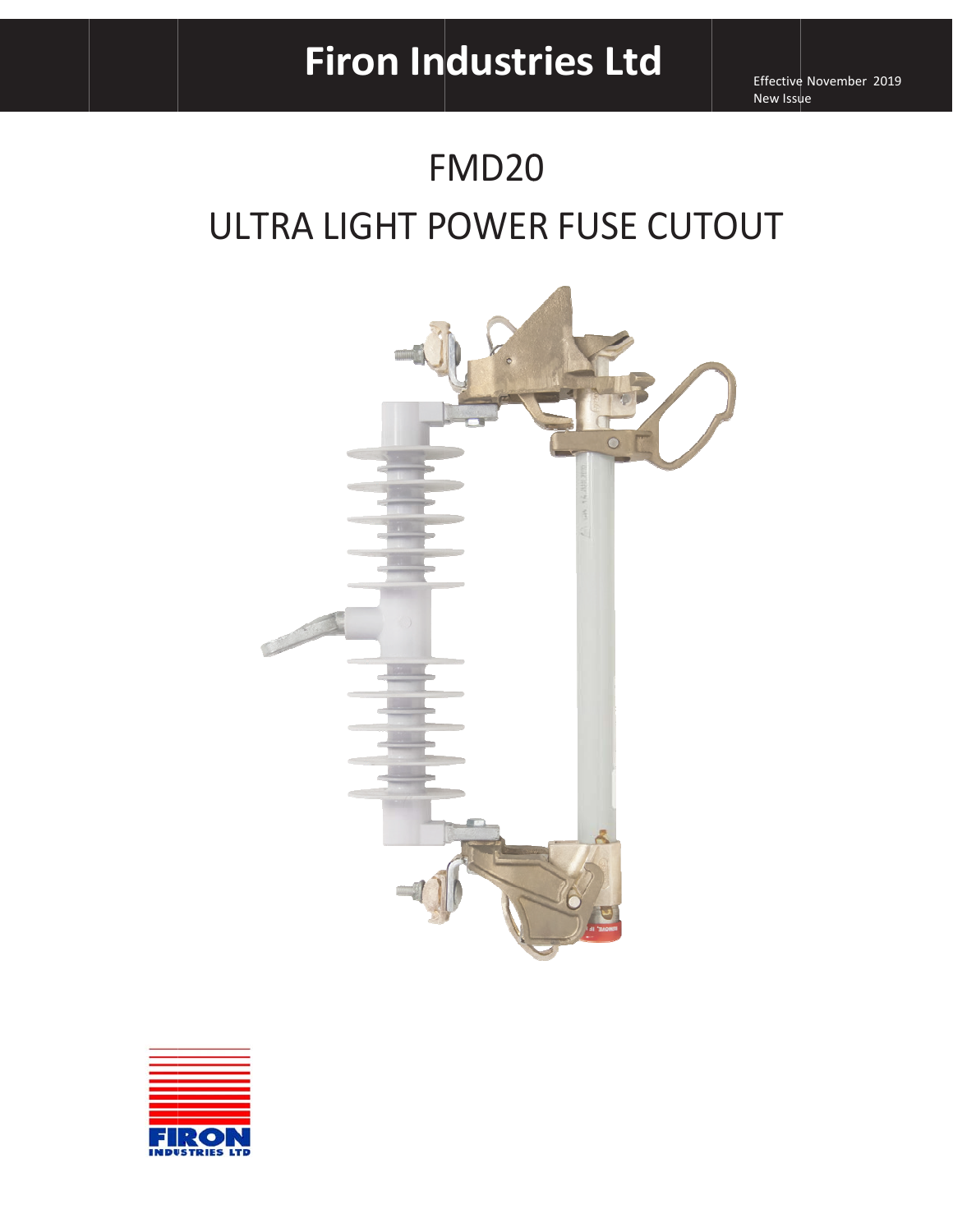## Table of contents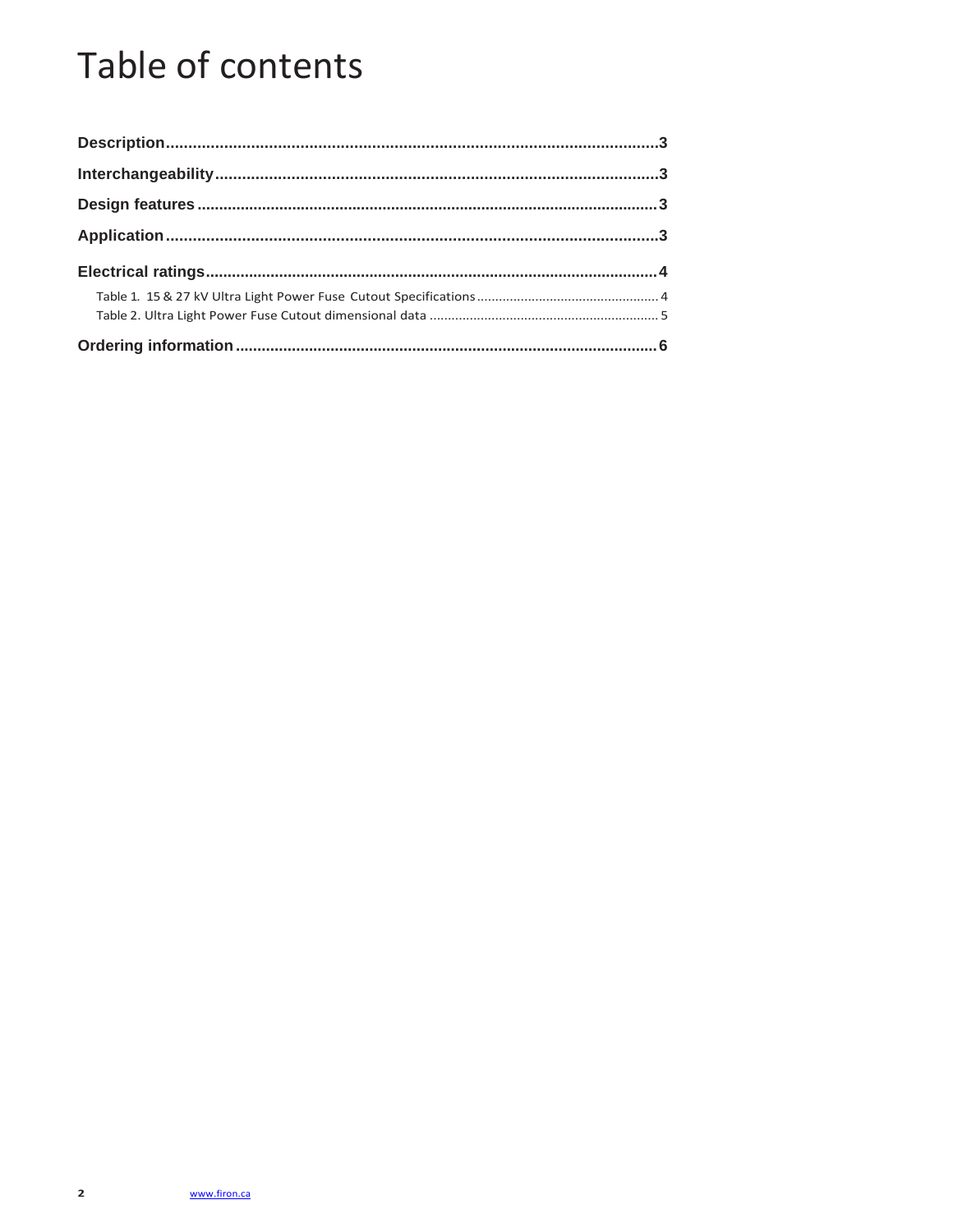#### **Description**

The Firon FMD20, Ultra Light Power Fuse cutout can provide full fault spectrum protection. The Power Fuse cutout is a maintenance free protective device suitable for overhead distribution feeder applications and outdoor distribution substation installations. The Power Fuse cutout is similar in nature to a distribution cutout but provides superior performance since it can handle higher fault currents, higher loads and higher voltages. Over current protection safeguards an electric system from excessive currents produced by abnormal conditions such as faults, line or equipment overloads, or equipment failures. Power Fuse cutouts are ruggedly constructed and will provide full‐range over current protection.

Ultra Light Power Fuse cutouts are available in 15 & 27 kV voltage ratings.

Ultra Light Power Fuse cutouts have been tested to, and meet or exceed all requirements set forth by IEEE Std C37.41™‐ 2008, IEEE Std C37.42™‐2009, CSA C310‐09 ‐2014 & ASTM D4476 standards.

#### **Interchangeability**

The Firon FMD20 Ultra Light Power Fuse cutout is interchangeable with the S & C Electric Co. Type SMD‐20.

#### **Design features**

The backbone of the Ultra Light Power Fuse cutout is comprised of an E‐glass fiberglass rod with crimped‐on galvanized steel hanger and end fittings. The crimping process results in a robust design capable of withstanding numerous opening and closing operations and the severe forces present during fault current interruptions. The frame is over molded with the industry leading, track resistant, silicone rubber polymer-housing. Independent laboratory tests have verified the superiority of silicone rubber in terms of resistance to UV degradation, surface tracking/performance in contaminated environments, and other important insulating properties. The complete cutout assembly works together as a system and will stand up to years of exposure to environmental extremes.

The cast bronze lower hinge assembly has deep pockets for the trunnion to pivot and minimize accidental fuse removal. The rugged design with wide opening means an easy Power Fuse installation and removal. The lower contact assembly utilizes stainless steel backup springs and silver‐to‐silver contacts to minimize contact resistance and assure excellent continuous contact throughout the life of the cutout. Silver‐to‐silver top contacts are again used to minimize contact resistance. The Power Fuse cutout design develops high contact pressure to assure excellent contact for operating currents.

Lubricant is applied to all current interchange points. All hardware is designed to interlock during assembly to assure correct alignment. The rugged design assures smooth operation and long life.

#### **Application**

Proper cutout application requires several major system considerations: system operating voltage, insulation level, type of system grounding, maximum available fault current the cutout with Fuse may be subjected to, and anticipated maximum continuous load current.

The Power Fuse cutout voltage rating is the maximum design voltage of the cutout. It can be applied, without restrictions, on any three-phase system that has system line-to- line voltage less than or equal to the cutout rating. The Power Fuse cutouts can also be applied on single‐phase or three‐phase solidly grounded wye connected circuits. The circuit can have line‐to‐neutral voltages up to the voltage rating of the cutout as long as the maximum recovery voltage does not exceed the cutout's rating.

The Basic Impulse Insulation Level (BIL) of a cutout should be coordinated with the insulation of other connected apparatus. The cutout selected should have a continuous current rating sufficient to handle the expected load.

When selecting a cutout or fuse, it is important to consider future load growth and other planned system expansion.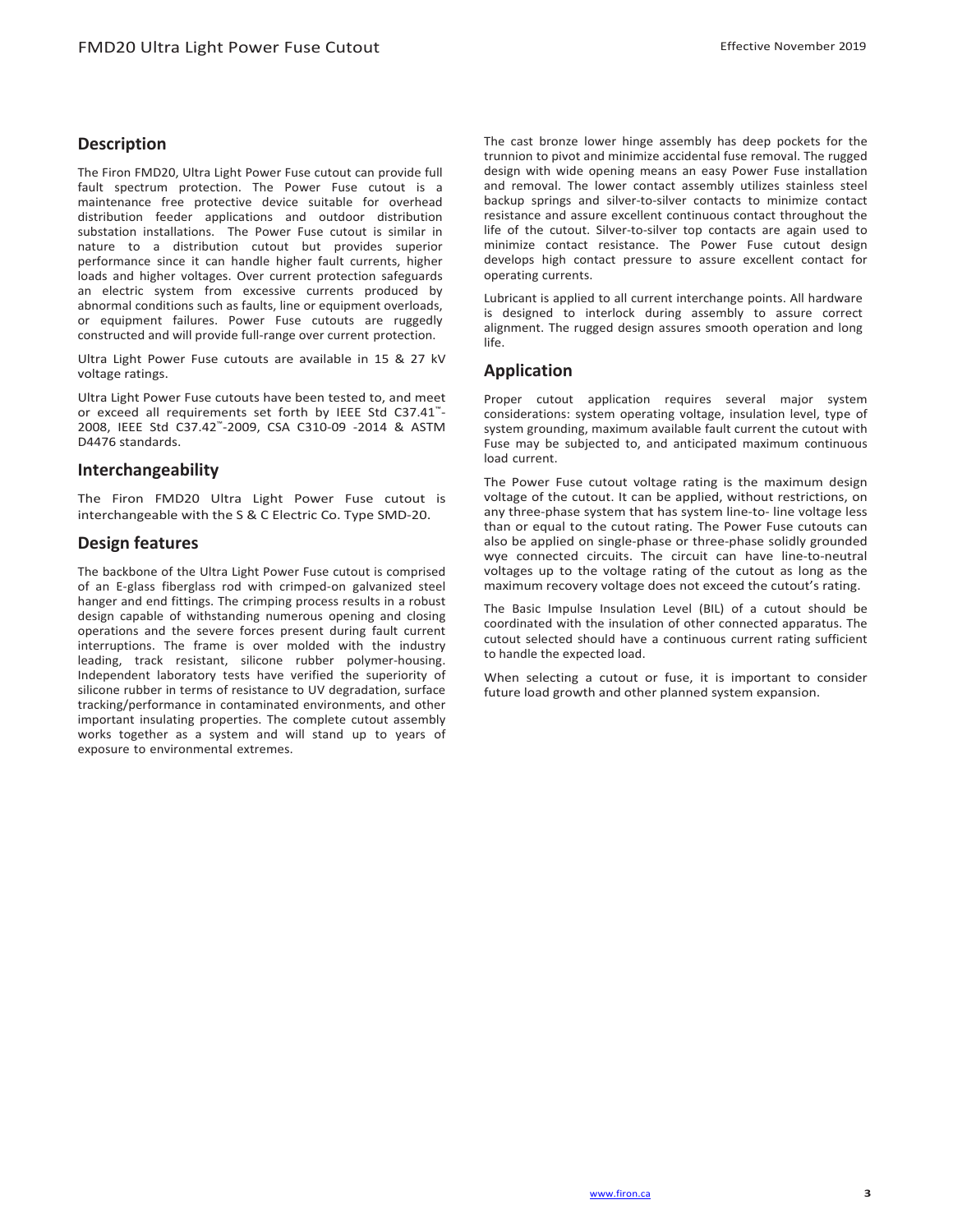## **Electrical ratings**

Electrical insulation ratings for the Power Fuse cutouts are shown in Table 1.

All cutouts have been tested in accordance with IEEE Std C37.41™‐2008 and IEEE Std C37.42™‐2009 standards.



**Figure 1. Parallel-groove connector (comes standard with cutout)** 



**Figure 2. Eyebolt connector (optional)**

#### **Table 1. 15 & 27 kV Power Fuse cutout specifications**

|                  | <b>Maximum voltage</b> |          | <b>Creep distance</b><br>inches (mm) | Approximate<br>weight           |
|------------------|------------------------|----------|--------------------------------------|---------------------------------|
| Catalog number * | rating (kV)            | BIL (kV) | inches (mm)                          | $\mathsf{Ibs}.$ $\mathsf{(kg)}$ |
| FMD20-15         | 15                     | 150      | 22.3 (566)                           | 11.3                            |
| FMD20-27**       | 27                     | 150      | 27.0 (686)                           | 11.5                            |

\*Catalog number for standard unit comes with parallel groove connectors and Power Fuse end fittings. Power Fuses sold separately.

\*\*Maximum voltage rating compatible with 29kV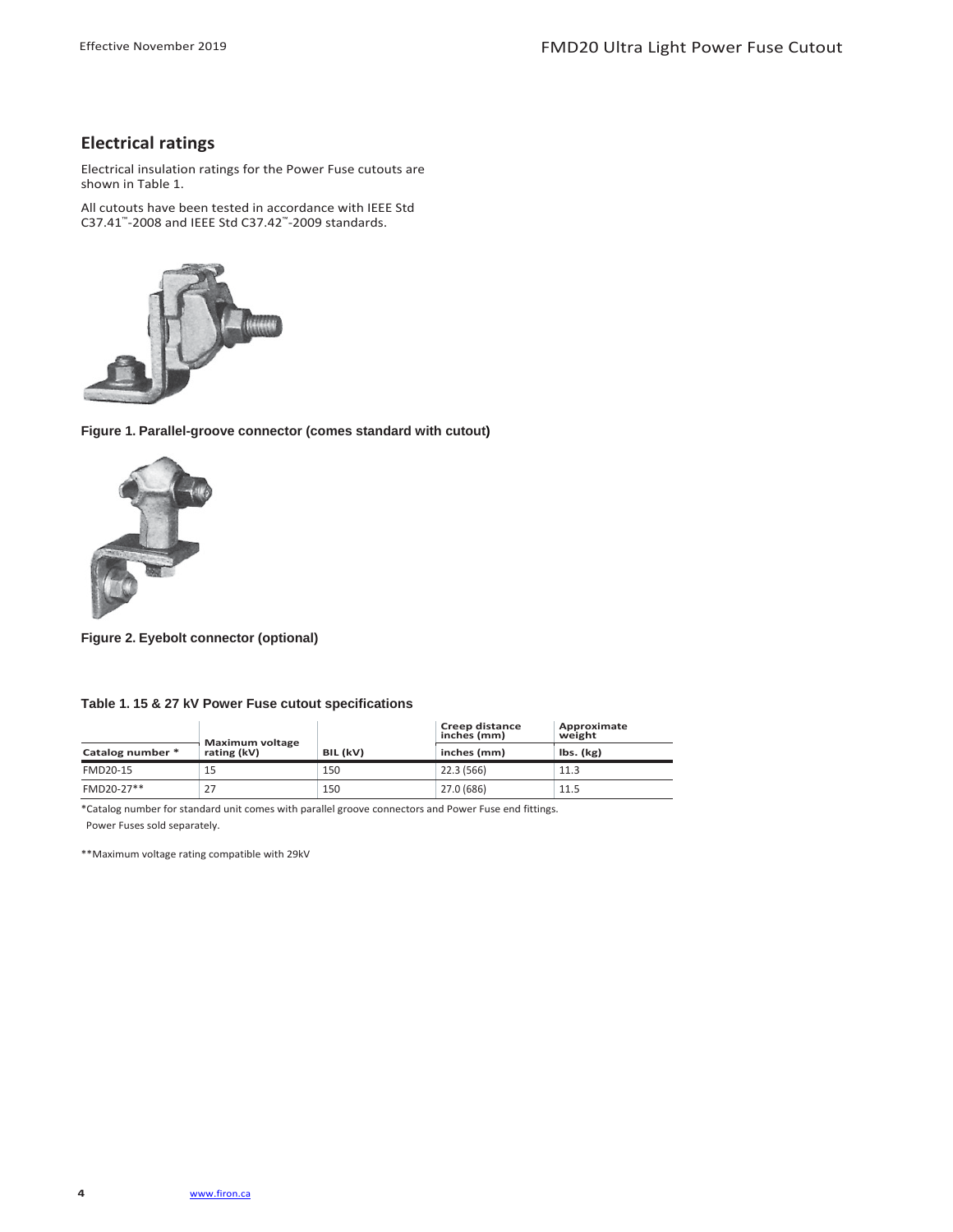



| <b>Voltage rating</b><br>kV | <b>BIL</b><br>kV |             | Dimensions inches (mm) |             |             |  |
|-----------------------------|------------------|-------------|------------------------|-------------|-------------|--|
|                             |                  | A           | в                      |             | D           |  |
| 15                          | 150              | 17.91 (455) | 16.74 (425)            | 10.77 (274) | 18.13 (461) |  |
| $27*$                       | 150              | 21.13 (537) | 17.25 (438)            | 12.63 (321) | 21.88 (556) |  |
| and the same of the con-    |                  |             |                        |             |             |  |

#### **Table 2. FMD20 Ultra Light Power Fuse dimensional data**

\*Compatible with 29kV